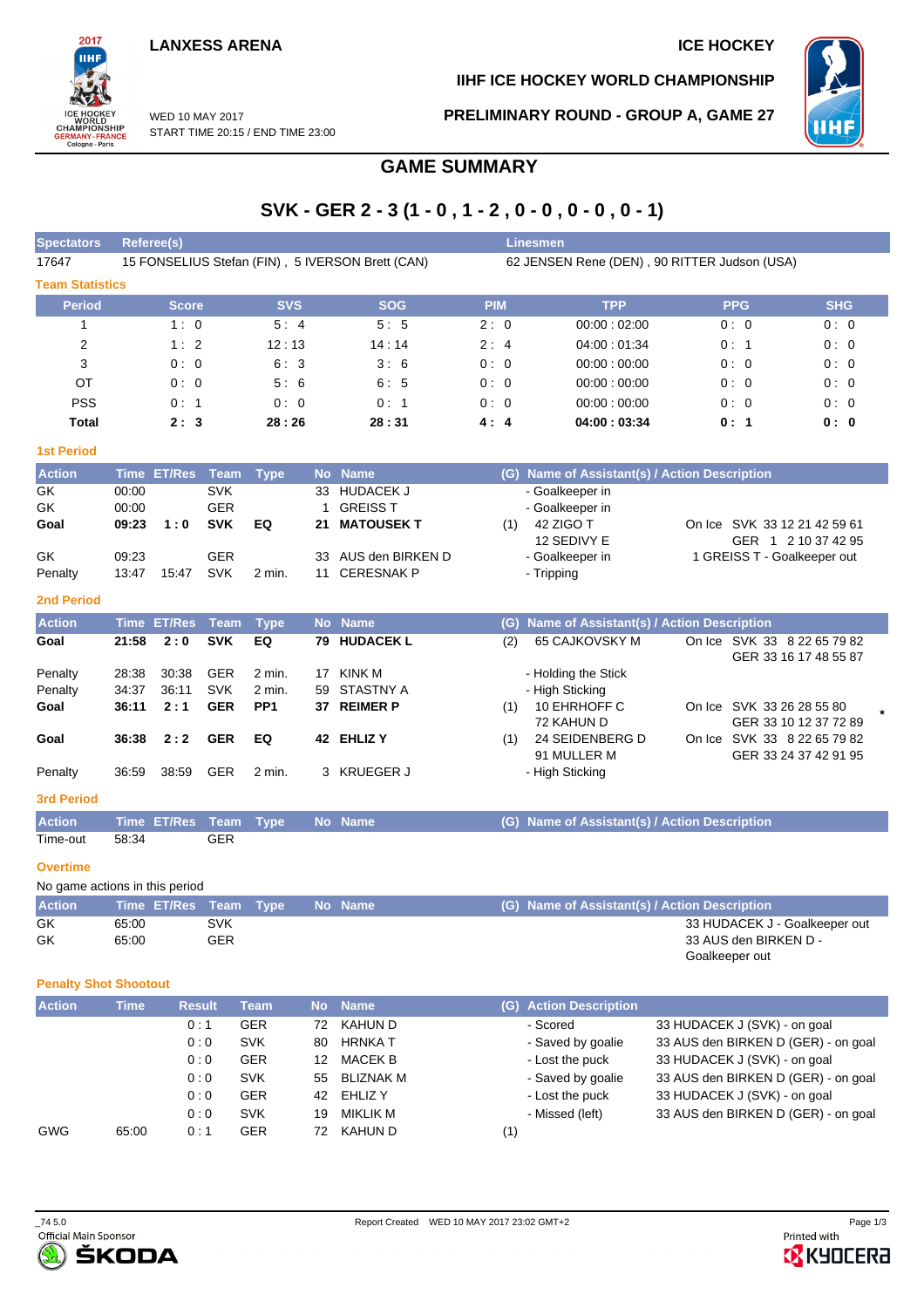





### WED 10 MAY 2017 START TIME 20:15 / END TIME 23:00

# **IIHF ICE HOCKEY WORLD CHAMPIONSHIP**



### **PRELIMINARY ROUND - GROUP A, GAME 27**

### **Goalkeeper Records**

### **Team : SVK - Slovakia**

|  |  | Team : GER - Germany |
|--|--|----------------------|
|  |  |                      |

| No Name           | SOG | <b>SVS</b> | <b>MIP</b> | No Name                 | <b>SOG</b> | <b>SVS</b> | <b>MIP</b> |
|-------------------|-----|------------|------------|-------------------------|------------|------------|------------|
| 33 HUDACEK Julius |     | 28         | 65:00      | 33 AUS den BIRKEN Danny | 24         | 23         | 55:37      |
| 50 LACO Jan       |     |            |            | GREISS Thomas           |            |            | 09:23      |

#### **Game Statistics Team : SVK (blue)**

|       | <b>Team: SVK (Diue)</b> |              |              |          |          |    |          |                   |         |   |                      |          |          |                |          |      |                |                     |             |                           |    |      |
|-------|-------------------------|--------------|--------------|----------|----------|----|----------|-------------------|---------|---|----------------------|----------|----------|----------------|----------|------|----------------|---------------------|-------------|---------------------------|----|------|
|       | Head Coach: CIGER Zdeno |              |              |          |          |    |          |                   |         |   | <b>Shots on Goal</b> |          |          |                |          |      |                |                     | Time on Ice |                           |    |      |
|       | No Pos Name             | G.           | $\mathsf{A}$ | P.       |          |    |          | PIM FO+ FO- FO+/- | FO%     |   | 2 <sup>7</sup>       |          | 3 OT TS  |                | $+/-$    |      | $\overline{2}$ | 3                   | <b>OT</b>   | <b>TOT SHF AVG</b>        |    |      |
| 3 D   | <b>JANOSIK Adam</b>     | 0            | 0            | $\Omega$ | 0        | 0  | $\Omega$ | 0                 | 0.00    | 0 | 0                    | $\Omega$ | $\Omega$ | $\Omega$       | $\Omega$ | 4:57 |                |                     |             | 4:06 5:20 0:00 14:23      | 21 | 0:41 |
| 11 D  | CERESNAK Peter (BP)     | 0            | 0            | 0        | 2        | 0  | 0        | 0                 | 0.00    | 0 | 0                    | 0        | 0        | $\Omega$       | 0        |      |                |                     |             | 5:15 6:40 6:03 1:24 19:22 | 27 | 0:43 |
| 19 F  | MIKLIK Michel +A        | 0            | 0            | $\Omega$ | 0        | 0  | 0        | $\Omega$          | 0.00    | 0 | 1                    | 0        | 1        | 2              | 0        |      |                |                     |             | 4:36 7:57 5:24 2:12 20:09 | 24 | 0:50 |
| 55 F  | <b>BLIZNAK Mario</b>    | 0            | 0            | 0        | 0        | 8  | 9        | $-1$              | 47.06   | 0 | 0                    | 0        | 0        | $\Omega$       | 0        |      |                |                     |             | 5:19 7:36 5:00 0:54 18:49 | 26 | 0:43 |
| 87 F  | <b>HASCAK Marcel</b>    | 0            | 0            | $\Omega$ | 0        | 3  | 1        | 2                 | 75.00   | 0 | $\Omega$             | 1        | 0        | 1              | 0        |      |                |                     |             | 5:08 8:03 5:49 1:19 20:19 | 27 | 0:45 |
| 6 F   | <b>CINGEL Lukas</b>     | 0            | 0            | 0        | 0        | 7  | 14       | $-7$              | 33.33   | 0 | 0                    | 0        | 2        | 2              | 0        |      |                |                     |             | 4:40 5:26 6:05 1:02 17:13 | 27 | 0:38 |
| 18 F  | <b>KUDRNA Andrej</b>    | 0            | 0            | 0        | 0        | 0  | 0        | 0                 | 0.00    | 0 | 2                    | $\Omega$ | 1        | 3              | $\Omega$ |      |                |                     |             | 4:06 5:24 5:45 0:10 15:25 | 25 | 0:37 |
| 26 D  | MIKUS Juraj +A          | 0            | 0            | $\Omega$ | 0        | 0  | $\Omega$ | 0                 | 0.00    | 0 | 1                    | 0        | 0        | 1              | 0        |      |                |                     |             | 4:13 6:17 6:02 0:49 17:21 | 25 | 0:41 |
| 28 D  | <b>GERNAT Martin</b>    | 0            | 0            | $\Omega$ | 0        | 0  | 0        | $\Omega$          | 0.00    | 0 | 3                    | 0        | 0        | 3              | 0        |      |                |                     |             | 4:48 4:57 6:15 0:00 16:00 | 25 | 0:38 |
| 80 F  | <b>HRNKA Tomas</b>      | 0            | 0            | $\Omega$ | 0        | 4  | 1        | 3                 | 80.00   | 1 | 1                    | 0        | 0        | $\mathfrak{p}$ | 0        |      |                |                     |             | 4:57 4:09 6:18 0:49 16:13 | 22 | 0:44 |
| 8 D   | <b>SERSEN Michal</b>    | 0            | $\Omega$     | $\Omega$ | $\Omega$ | 0  | 0        | 0                 | 0.00    | 1 | 1                    | 0        | 1        | 3              | 0        |      |                |                     |             | 6.23 5.13 5.54 0.53 18.23 | 29 | 0:38 |
| 22 F  | DRAVECKY Vladimir +C    | 0            | 0            | $\Omega$ | 0        | 0  | 0        | $\Omega$          | 0.00    | 0 | 0                    | 0        | 1        | 1              | 0        |      |                |                     |             | 6:14 6:16 6:37 1:48 20:55 | 27 | 0:46 |
| 65 D  | <b>CAJKOVSKY Michal</b> | 0            | 1            |          | 0        | 0  | 0        | $\Omega$          | 0.00    | 0 | 0                    | 0        | $\Omega$ | $\Omega$       | 0        |      |                |                     |             | 6:17 4:11 5:05 1:52 17:25 | 26 | 0:40 |
| 79 F  | <b>HUDACEK Libor</b>    |              | 0            |          | 0        | 7  | 4        | 3                 | 63.64   | 0 | 3                    | 0        | 0        | 3              | 0        |      |                |                     |             | 5:16 4:32 5:32 1:43 17:03 | 24 | 0:42 |
| 82 F  | <b>SKALICKY Pavol</b>   | 0            | 0            | $\Omega$ | 0        | 0  |          | -1                | 0.00    | 0 |                      | 0        | 0        |                | 0        |      |                |                     |             | 5:38 2:43 5:29 0:00 13:50 | 20 | 0:41 |
| 12 D  | <b>SEDIVY Eduard</b>    | 0            | 1            |          | 0        | 0  | 0        | 0                 | 0.00    | 0 | $\Omega$             | 0        | 0        | 0              | $+1$     |      |                |                     |             | 4:19 3:17 2:38 0:00 10:14 | 13 | 0:47 |
| 21 F  | <b>MATOUSEK Tomas</b>   | 1.           | 0            |          | 0        | 0  | 0        | 0                 | 0.00    | 1 | 0                    | 1        | 0        | 2              | $+1$     |      |                | 3:50 2:48 2:23 0:00 |             | 9:01                      | 15 | 0:36 |
| 42 F  | ZIGO Tomas              | 0            | 1            | 1        | 0        | 6  | 2        | 4                 | 75.00   |   | 0                    |          | 0        | 2              | $+1$     |      |                | 4:23 3:36 3:03 0:00 |             | 11:02                     | 14 | 0:47 |
| 59 F  | <b>STASTNY Andrei</b>   | 0            | 0            | 0        | 2        | 0  | 0        | $\Omega$          | 0.00    |   | 0                    | 0        | 0        |                | $+1$     |      |                | 4:14 2:49 2:37 0:00 |             | 9:40                      | 14 | 0:41 |
| 61 D  | <b>TRSKA Peter</b>      | $\Omega$     | 0            | $\Omega$ | 0        | 0  | 0        | 0                 | 0.00    | 0 |                      | 0        | $\Omega$ |                | $+1$     |      |                | 4:11 2:30 2:50 0:00 |             | 9:31                      | 13 | 0:43 |
| 33 GK | <b>HUDACEK Julius</b>   | 0            | 0            | 0        | $\Omega$ |    |          |                   |         | 0 | 0                    | $\Omega$ | $\Omega$ | $\Omega$       |          |      |                |                     |             |                           |    |      |
| 50 GK | LACO Jan                | 0            | 0            | 0        | 0        |    |          |                   |         | 0 | 0                    | 0        | 0        | 0              |          |      |                |                     |             |                           |    |      |
| Total |                         | $\mathbf{2}$ | 3            | 5        | 4        | 35 | 32       |                   | 3 52.24 | 5 | 14                   | 3        | 6        | 28             |          |      |                |                     |             |                           |    |      |
|       |                         |              |              |          |          |    |          |                   |         |   |                      |          |          |                |          |      |                |                     |             |                           |    |      |

| Team : GER (white) |  |
|--------------------|--|
|                    |  |
|                    |  |

|             | <b>Head Coach: STURM Marco</b> |    |          |          |                |          |          |                   |        | <b>Shots on Goal</b> |                |          |          |          |          | Time on Ice |                |                     |           |                           |            |            |
|-------------|--------------------------------|----|----------|----------|----------------|----------|----------|-------------------|--------|----------------------|----------------|----------|----------|----------|----------|-------------|----------------|---------------------|-----------|---------------------------|------------|------------|
| No Pos Name |                                | G. | A        | P        |                |          |          | PIM FO+ FO- FO+/- | FO%    |                      | $\overline{2}$ |          | 3 OT TS  |          | $+/-$    |             | $\overline{2}$ | 3                   | <b>OT</b> | <b>TOT</b>                | <b>SHF</b> | <b>AVG</b> |
| 24 D        | SEIDENBERG Dennis +A           | 0  |          |          | $\Omega$       | 0        | 0        | 0                 | 0.00   | 0                    | $\Omega$       | $\Omega$ | $\Omega$ | $\Omega$ | $+1$     | 7:02        | 8:00           | 7:02                |           | 2:00 24:04                | 33         | 0:43       |
| 37 F        | <b>REIMER Patrick</b>          |    | 0        |          | 0              | 0        | $\Omega$ | $\Omega$          | 0.00   | 0                    | 3              | 0        |          | 4        | 0        |             |                | 5:40 4:35 5:47 1:35 |           | 17:37                     | 25         | 0:42       |
| 42 F        | <b>EHLIZ Yasin</b>             |    | 0        | 1        | $\Omega$       | 0        | $\Omega$ | 0                 | 0.00   | 0                    |                |          | 4        | 6        | 0        |             |                | 5:35 4:34 6:02 1:31 |           | 17:42                     | 25         | 0:42       |
| 91 D        | <b>MULLER Moritz</b>           | 0  | 1        |          | 0              | 0        | 0        | 0                 | 0.00   |                      |                | 0        | 0        | 2        | $+1$     |             |                |                     |           | 6:34 6:19 7:02 0:00 19:55 | 28         | 0:42       |
| 95 F        | TIFFELS Frederik (BP)          | 0  | 0        | 0        | 0              | 9        | 8        |                   | 52.94  | $\Omega$             | $\Omega$       | $\Omega$ | $\Omega$ | 0        | $\Omega$ |             |                | 5:35 3:51 6:25 1:23 |           | 17:14                     | 25         | 0:41       |
| 2 D         | <b>REUL Denis</b>              | 0  | 0        | 0        | 0              | 0        | 0        | 0                 | 0.00   | 0                    |                | 0        | 0        |          | -1       |             |                | 5:59 7:55 5:47 0:00 |           | 19:41                     | 32         | 0:36       |
| 10 D        | EHRHOFF Christian +C           | 0  | 1        | 1        | 0              | 0        | 0        | 0                 | 0.00   | 0                    | 1              | 1        | $\Omega$ | 2        | -1       |             |                | 7:50 9:03 6:55 2:11 |           | 25:59                     | 43         | 0:36       |
| 12 F        | <b>MACEK Brooks</b>            | 0  | $\Omega$ | 0        | 0              | $\Omega$ | 0        | 0                 | 0.00   | 0                    | 0              | $\Omega$ | $\Omega$ | 0        | 0        |             |                | 4:49 4:09 4:54 0:55 |           | 14:47                     | 23         | 0:38       |
| 36 F        | <b>SEIDENBERG Yannic</b>       | 0  | 0        | $\Omega$ | 0              |          | 2        | -1                | 33.33  | 0                    | 0              | 0        | 0        | 0        | 0        |             |                | 4:15 4:23 4:48 0:00 |           | 13:26                     | 22         | 0:36       |
| 72 F        | <b>KAHUN Dominik</b>           | 1  | 1        | 2        | 0              | 6        | 9        | -3                | 40.00  | $\Omega$             | 2              | 2        | 1        | 5        | 0        |             |                |                     |           | 5:27 4:14 4:54 1:43 16:18 | 25         | 0:39       |
| 16 D        | ABELTSHAUSER Konrad            | 0  | 0        | 0        | 0              | 0        | 0        | 0                 | 0.00   | 0                    | 0              | 0        | 0        | 0        | -1       |             |                |                     |           | 3:48 1:55 5:41 0:00 11:24 | 21         | 0:32       |
| 22 F        | <b>PLACHTA Matthias</b>        | 0  | 0        | $\Omega$ | 0              | 1        | 0        |                   | 100.00 | 0                    | 1              | 0        | $\Omega$ |          | 0        |             |                |                     |           | 4:39 6:46 3:36 1:53 16:54 | 27         | 0:37       |
| 43 F        | <b>FAUSER Gerrit</b>           | 0  | 0        | 0        | 0              | 9        | 9        | 0                 | 50.00  | 0                    |                | 0        | 0        |          | 0        |             |                | 3:59 6:40 3:50 0:00 |           | 14:29                     | 26         | 0:33       |
| 48 D        | <b>HORDLER Frank</b>           | 0  | $\Omega$ | 0        | 0              | 0        | 2        | $-2$              | 0.00   | $\Omega$             | 1              | 0        | 0        |          | -1       |             |                | 4.12 3.26 5.27 0.48 |           | 13:53                     | 26         | 0:32       |
| 89 F        | <b>WOLF David</b>              | 0  | 0        | 0        | 0              | 0        | $\Omega$ | $\Omega$          | 0.00   |                      | 2              |          | 0        | 4        | 0        |             |                | 5:42 5:13 3:21 0:00 |           | 14:16                     | 23         | 0:37       |
| 3 D         | <b>KRUEGER Justin</b>          | 0  | 0        | 0        | 2              | 0        | 0        | 0                 | 0.00   | 0                    | 0              | 0        | $\Omega$ | 0        | 0        |             |                | 2:46 1:47 1:46 0:00 |           | 6:19                      | 11         | 0:34       |
| 17 F        | KINK Marcus $+A$               | 0  | 0        | 0        | $\overline{2}$ | 1        | 0        |                   | 100.00 | 1                    | 0              | 0        | 0        |          | -1       |             |                | 4:54 4:55 5:40 0:00 |           | 15:29                     | 22         | 0:42       |
| 55 F        | <b>SCHUTZ Felix</b>            | 0  | 0        | $\Omega$ | $\Omega$       | 5        | 5        | 0                 | 50.00  | 2                    | 0              | 1        | 0        | 3        | -1       |             |                | 4:43 3:42 4:47 0:00 |           | 13:12                     | 18         | 0:44       |
| 87 F        | <b>GOGULLA Philip</b>          | 0  | 0        | 0        | 0              | 0        | 0        | 0                 | 0.00   | 0                    | 0              | 0        | 0        | 0        | -1       |             |                | 5:23 4:09 5:46 0:55 |           | 16:13                     | 23         | 0:42       |
| GK<br>1     | <b>GREISS Thomas</b>           | 0  | 0        | 0        | 0              |          |          |                   |        | 0                    | 0              | 0        | $\Omega$ | $\Omega$ |          |             |                |                     |           |                           |            |            |
| 33 GK       | AUS den BIRKEN Danny           | 0  | 0        | 0        | 0              |          |          |                   |        | 0                    | 0              | 0        | $\Omega$ | 0        |          |             |                |                     |           |                           |            |            |
| Total       |                                | 3  | 4        | 7        | 4              | 32       | 35       | $-3$              | 47.76  | 5                    | 14             | 6        | 6        | -31      |          |             |                |                     |           |                           |            |            |